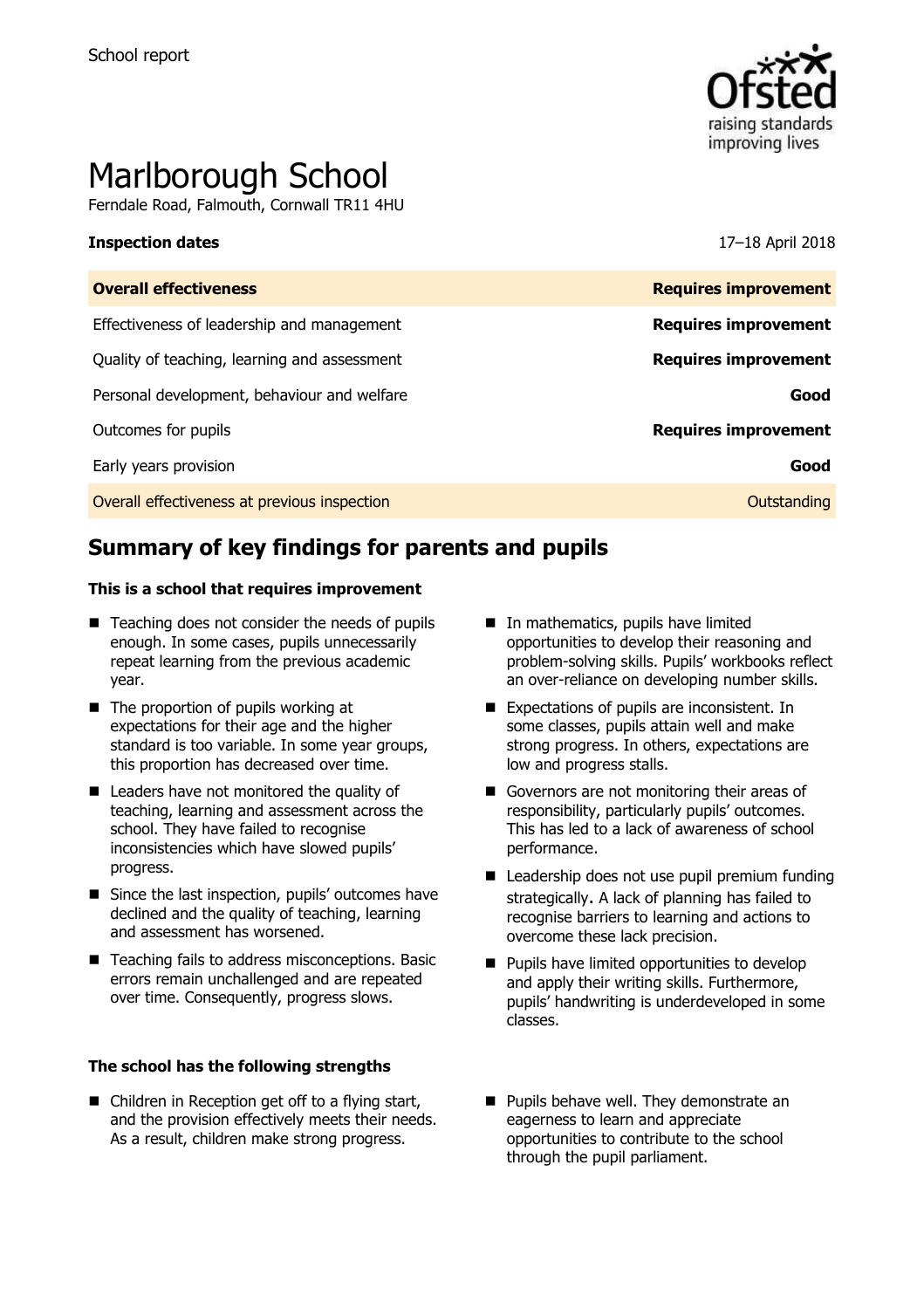

# **Full report**

### **What does the school need to do to improve further?**

- Improve the impact and effectiveness of leadership and management at all levels, including governance, by making sure that:
	- governors have a rigorous and timely approach to challenging and supporting leaders, while ensuring regular monitoring of all aspects of school performance
	- through robust and regular monitoring, the quality of teaching, learning and assessment is consistently strong and improves pupils' progress
	- decisions made to improve aspects of school performance are strategic, well informed, based on needs of current pupils and are effectively monitored for impact
	- monitoring of current pupils' progress is refined and, where needed, effective interventions are implemented to improve pupils' performance.
- **IMPROVE the quality of teaching, learning and assessment by ensuring that:** 
	- teachers consider assessment information and plan activities to meet the needs of all pupils
	- teaching in mathematics promotes a rounded approach to mathematical understanding, particularly reasoning and problem-solving, across the whole mathematics curriculum
	- pupils have opportunities to apply the skills they are learning in writing so that they develop stamina and resilience in writing
	- teaching takes account of prior attainment and builds on prior learning, in particular at the beginning of key stages 1 and 2, so that pupils make strong progress
	- teachers raise expectations of what pupils can achieve, particularly in handwriting and presentation
	- teachers provide more challenge for all pupils, particularly the most able, so that a greater proportion are working at expectations for their age and at the higher standard.

An external review of governance should be undertaken in order to assess how this aspect of leadership and management may be improved.

An external review of the school's use of the pupil premium should be undertaken in order to assess how this aspect of leadership and management may be improved.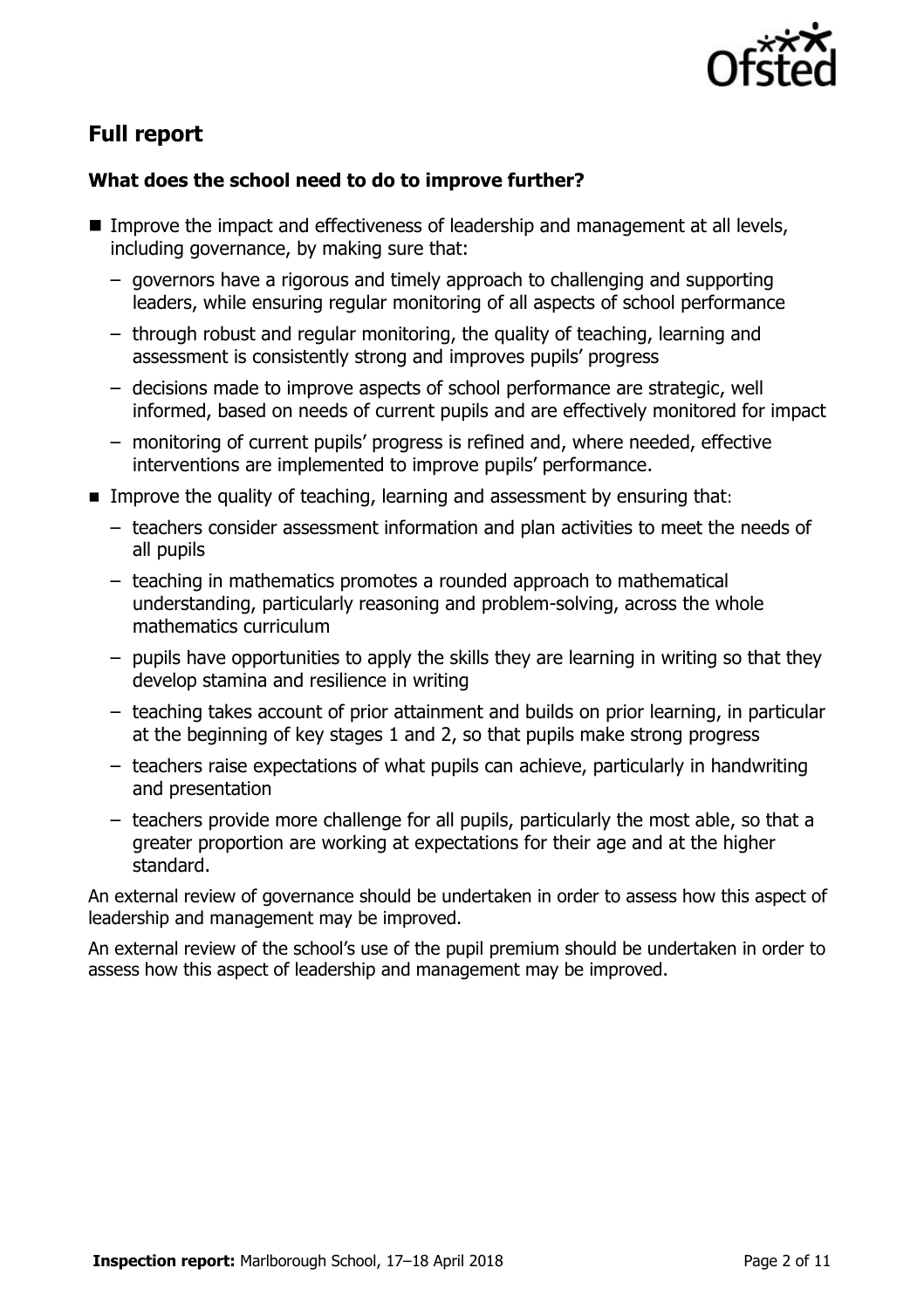

## **Inspection judgements**

### **Effectiveness of leadership and management Requires improvement**

- Since the last inspection, the school's performance has deteriorated. In 2015 and 2016, the school had a coasting school element. While performance in 2017 did improve, leaders have not sustained these improvements. Leaders have not recognised what is necessary to improve the school's performance and have relied on external reviews in providing strategic direction. Leaders have failed to improve the school's performance significantly enough.
- There is a distinct lack of monitoring. When leaders launch the school development at the beginning of the academic year, they do not check on its impact until the end of the academic year. Leaders do not check or know how effective this plan has been on improving school performance. The school development plan is too reliant on historical performance rather than that of current cohorts of pupils. It fails to recognise what the school needs in order to improve, and lacks precision. As a result, standards are inconsistent and the quality of teaching, learning and assessment is variable.
- Leaders have not ensured that funding to support disadvantaged pupils is spent strategically. There is no pupil premium report to outline how funding will support these pupils and help them overcome barriers. This is a clear oversight. An external review of the school's use of the pupil premium should be undertaken to improve this specific area of leadership and management.
- Leaders have given most of their attention to year groups where pupils' outcomes are published, particularly at the end of key stages 1 and 2. They have failed to tackle poor teaching elsewhere. This has resulted in inconsistent pupils' progress and the need to catch up at the end of each key stage, which could easily be avoided. This lack of strategic vision has resulted in extra pressure on teachers who teach in these particular year groups.
- Middle leaders have little opportunity to monitor standards in their specific subject areas. They have not identified the weaknesses in teaching, learning and assessment or pupils' outcomes. Leaders acknowledge that this must change and recognise how, through a lack of monitoring, they have been unable to bring about improvements. In short, they do not have an accurate awareness or understanding of standards in their subject areas.
- Leaders have attempted to allow access to a broad and balanced curriculum. However, while the intent and implementation are clear to leaders, the impact is minimal. Leaders pride themselves on pupils being engaged with wider curriculum opportunities such as 'Wonderful Wednesdays'; however, the impact on improving pupils' knowledge in these areas lacks precision. It is not clear how these sessions ensure that pupils are working at expectations for their age across the curriculum.
- Leaders ensure that funding to support pupils who have special educational needs (SEN) and/or disabilities is well utilised. Leaders have a clear overview of the needs of pupils and effective support is in place to promote pupils' progress. The inclusion leader has a good overview of the support for these pupils and can demonstrate how her actions are successful.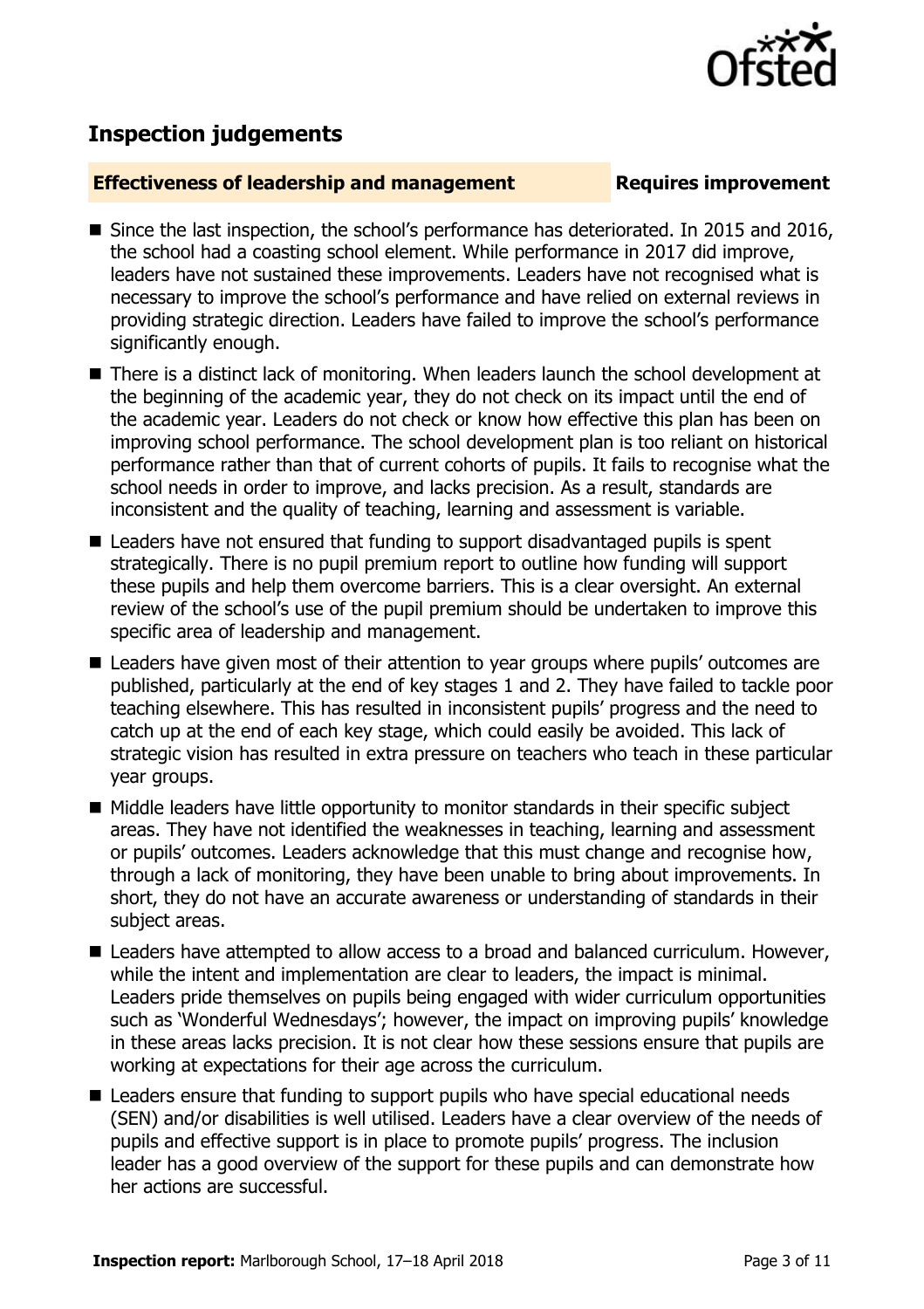

■ Leaders have ensured that the sport premium is applied effectively. The plan considers developing sustainability of actions and how it will increase pupils' participation in sporting activity. Pupils enjoy the sporting opportunities available to them: an example of positive attitudes is pupils playing tennis during the school's 'Wonderful Wednesday'.

### **Governance of the school**

- Governors have failed to effectively monitor the school's performance. Since the last inspection, standards have declined but actions to address this have been ineffective. Governors are not in agreement about how much monitoring should take place. This oversight has resulted in the safeguarding policy published on the school website being out of date and gaps in the single central register going unnoticed.
- Governors do not know how effective the school's development plan has been on improving school performance. They wait until outcomes are published at the end of the academic year to judge its effectiveness. As a result, they do not know about inconsistencies in teaching, learning and assessment and the decline in pupils' performance and have failed to challenge leaders about the school's performance.
- Due to a lack of effectiveness, a governance review should be undertaken. This is particularly pertinent while the governing body goes through a period of change and the governing body seeks to appoint of a new chair of governors.

### **Safeguarding**

- The arrangements for safeguarding are effective.
- While the appointment process of staff is thorough, leaders and governors have overlooked some administrative aspects of safeguarding. As a result, aspects of the single central register had to be corrected during the inspection. Furthermore, leaders have failed to ensure that the school's most recent safeguarding policy is available on the school's website. However, apart from these elements of safeguarding compliance and procedure, other aspects of safeguarding meet requirements.
- **Pupils feel safe and are safe in school. Leaders have ensured that staff across the** school are well trained in identifying potential risks and concerns about pupils. Risk assessments are thorough and effective in minimising potential risk. Furthermore, where adults have concerns about pupils, they act swiftly to pass these on to one of the three safeguarding leaders across the school.
- Where concerns warrant the involvement of external agencies, these concerns are passed on without delay and are proportionate to the risk posed. Through careful and precise analysis, the priorities for safeguarding are well informed and also consider pupil voice, which further raises the profile of safeguarding across the school.

### **Quality of teaching, learning and assessment Requires improvement**

■ Teaching, learning and assessment fail to consistently meet the needs of all pupils. Regardless of pupils' starting points, teaching fails to consider what pupils can or cannot do. The level of challenge is not sufficient enough to ensure that pupils make strong progress. Consequently, teaching does not challenge pupils of all abilities and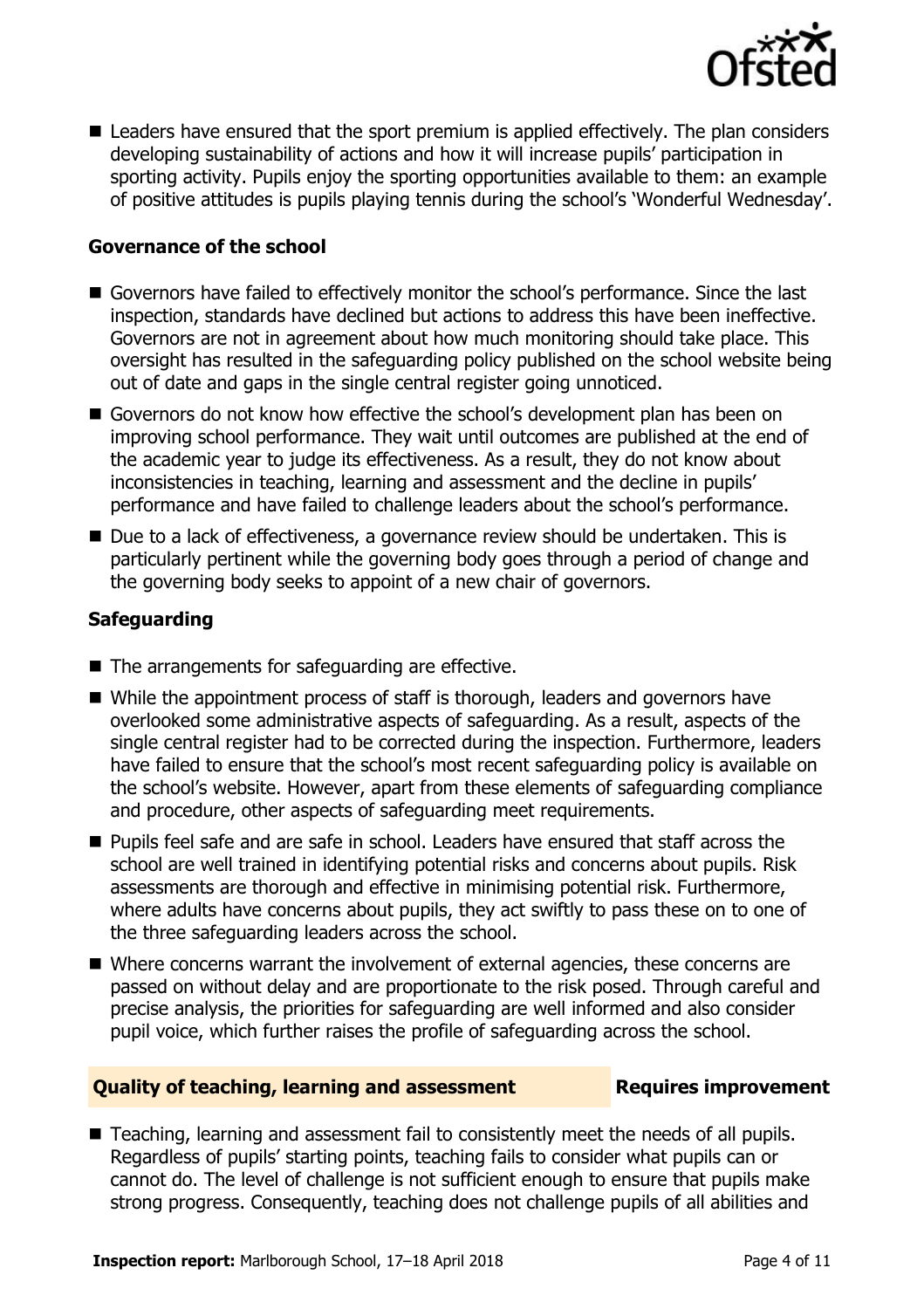

some pupils find work too easy.

- Mathematics teaching is too focused on developing pupils' number knowledge. Pupils' workbooks show pages of simple number sentences such as addition and subtraction but pupils rarely have opportunities to develop their reasoning and problem-solving. This narrowing of the mathematics curriculum restricts pupils' understanding and fails to ensure that pupils develop the skills necessary to work at expectations for their age.
- Expectations of what pupils can achieve vary too much across the school. In some classes, pupils make strong progress, but this is too inconsistent. Pupils make basic errors which are accepted as correct or remain unnoticed. This results in these errors being repeated over time and becoming embedded. An example of this, was where pupils are reversing their numbers or mixing up the order of digits within a number. This resulted in incorrect answers and pupils' uncertainty about how to rectify their work.
- Teaching does not consistently provide opportunities for pupils to develop their writing skills. While there are pockets of strong practice across the school, in many classes the expectations of what pupils produce in these lessons is low. As a result, pupils' writing skills are underdeveloped, presentation is poor and handwriting does not reflect the standards expected for their age.
- Teaching does not effectively consider pupils' previous learning. Where pupils have previously found something difficult, there is little attempt to help move learning on. In the same classes, pupils who have previously found the learning too easy are not challenged sufficiently enough to promote progress. Teaching sequences fail to consistently consider what pupils can or cannot already do.
- Where teaching is strongest, predominantly at the end of each key stage, there is heightened awareness of pupils' prior attainment and prior learning. Furthermore, teachers carefully design activities to meet the needs of pupils. Teachers in these classes have to ensure that pupils 'catch up', which has resulted in greater focus on end-of-key-stage assessments and how pupils are prepared for these.

### **Personal development, behaviour and welfare Good**

### **Personal development and welfare**

- The school's work to promote pupils' personal development and welfare is good.
- Through the pupil parliament, pupils have an opportunity to contribute to the school vision. They are grateful for these opportunities and believe that their impact stretches far and wide. An example of this is how they are currently acting to repair the castle construction in the playground.
- **Pupils are confident in lessons, they are keen to share their ideas, listen to opinions of** their peers and demonstrate a willingness to learn. Pupils' attitudes to learning are generally positive, and more so where learning captures their imagination and engages them.
- $\blacksquare$  In lessons, pupils develop their understanding of the local community as well as debating current issues such as conflict in the world. Pupils contribute to these sessions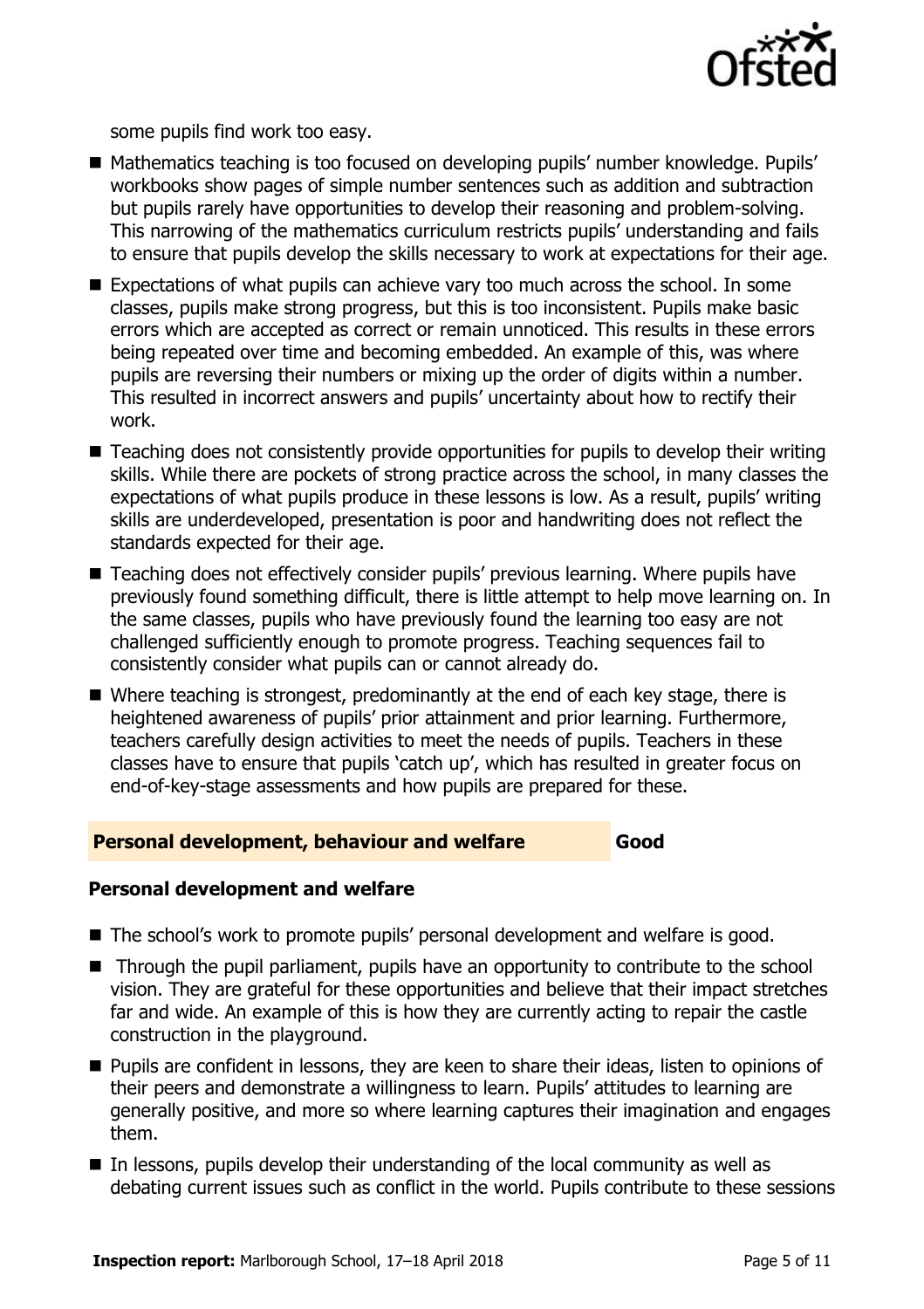

with a mature and sensitive outlook.

**Pupils talk confidently about how they are encouraged to stay safe and maintain a** healthy lifestyle. They appreciate the high quality school meals available to them and understand the role of different food groups and how they benefit the human body. Concerning staying safe online, pupils have a strong understanding of e-safety and could share key concepts related to using the internet safely.

### **Behaviour**

- The behaviour of pupils is good. Pupils conduct themselves well throughout the day. They are polite and welcoming to visitors and their peers. Pupils are confident to share what they like about the school and are overwhelmingly proud of being part of what one pupil called 'one big happy family'.
- Historically, attendance rates have been above national averages. Throughout 2017, attendance rates declined but still remained in line with national averages. Current attendance rates show that while attendance has not greatly improved, there are some mitigating factors which influence attendance rates. School leaders acknowledge that current attendance could be further improved.
- **Pupils are confident that bullying does not take place. Although key stage 1 pupils are** unsure about bullying, they describe a safe setting. All pupils state that while behavioural incidences may occur, adults swiftly deal with these and pupils are confident that bullying does not take place in their school.

### **Outcomes for pupils Requires improvement**

- Outcomes for current pupils are too variable. Where teaching is strongest, pupils make strong progress and develop a wide range of skills, knowledge and understanding over the course of the academic year. However, this is inconsistent from class to class. As a result, progress fluctuates and has resulted in the school leaders needing to make short-term measures to improve outcomes by the end of key stage 2.
- In 2015 and 2016, pupils made poor progress. While this did improve in 2017, it did not represent the progress characteristic of an outstanding school. Leaders have failed to consider current pupils when making decisions about school improvement, which has limited the impact of their actions. Consequently, although outcomes improved, leaders have not sustained this or spread their impact across all year groups.
- **Pupils do not consistently read widely and often. While pupils have regular access to** reading sessions, these lack precision and often the activities on offer have little focus on reading. This is particularly the case for pupils who are working independently. Furthermore, while pupils have opportunities to read at home and school, there are many pupils who do not engage in this. In short, reading opportunities vary in quality and do not ensure access for all.
- $\blacksquare$  Pupils do not have consistent opportunities to develop their writing skills. In some classes, pupils develop their skills effectively and progress is evident. However, in other classes, there are limited writing opportunities in favour of activities which fail to meet their needs. Furthermore, fluctuating expectations of pupils have resulted in weak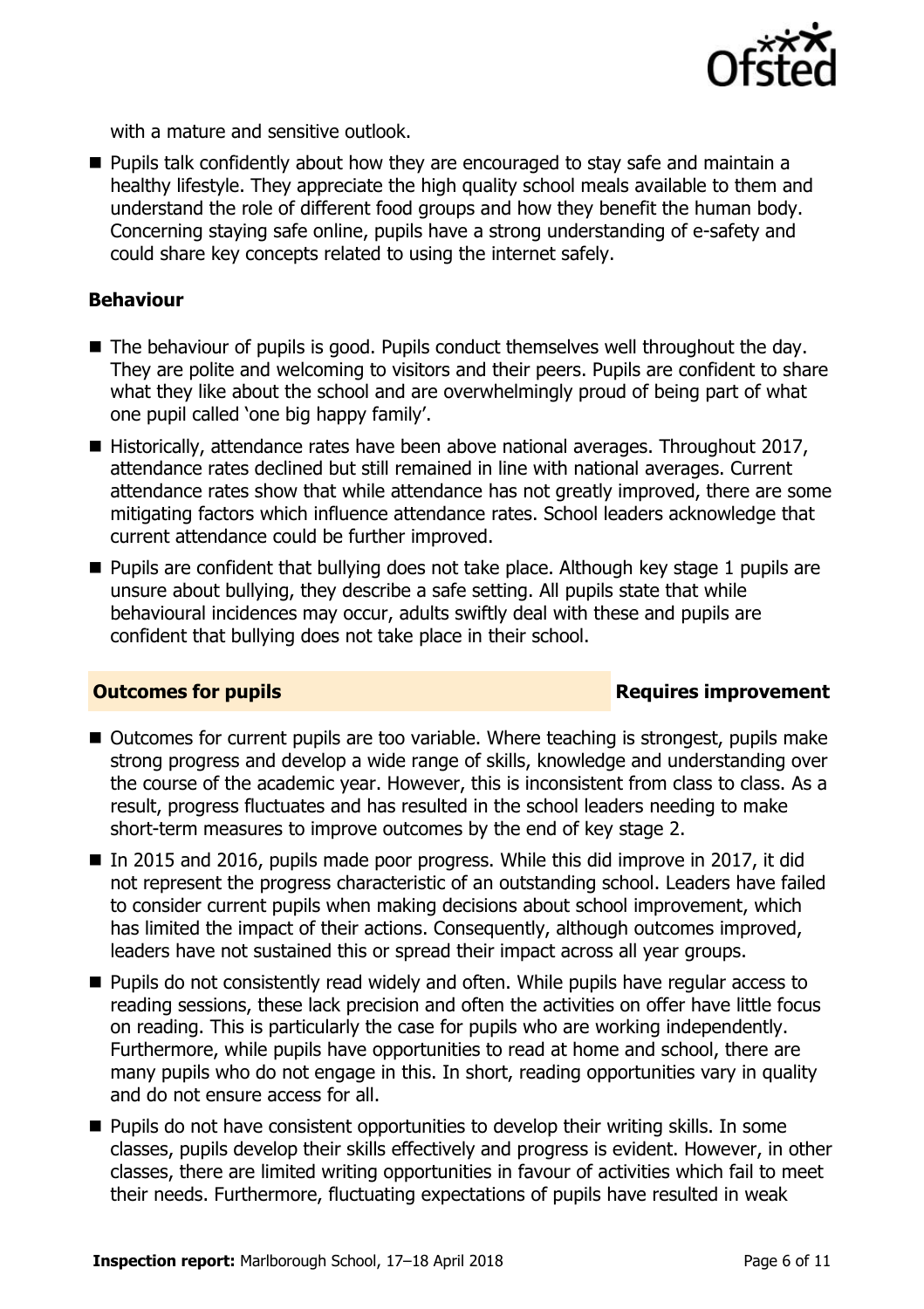

presentation and poor handwriting. In short, the inconsistent expectations in writing have led to poor progress over time and pupils' workbooks vary widely in quality.

- The proportion of pupils working at the higher standards has not been sustained over time. While pupils were previously working at this level, this proportion has declined over time. Pupils are not challenged in lessons and therefore make insufficient progress to maintain this.
- $\blacksquare$  In mathematics, pupils do not develop a broad understanding across the mathematics curriculum. Pupils have limited experience of developing their reasoning and problemsolving skills. In some classes, positive progress made in the previous year is quickly undone as the work does not meet their needs. Consequently, progress is inconsistent and fluctuates from class to class.
- Disadvantaged pupils make similar progress to their peers, which is inconsistent and varies from class to class. Leaders have not considered the barriers to learning for these pupils, nor how funding will be used to support them. Due to a lack of strategy, disadvantaged pupils have not had the support they are entitled to.
- Current pupils who have SEN and/or disabilities make strong progress from their starting points. Their individual needs are carefully considered and activities meet their needs. Evidence in books shows that these pupils make strong progress and activities challenge them sufficiently.

### **Early years provision Good**

- The curriculum offer is rich and varied. Children engage in a range of activities and can demonstrate 'sticking' with these activities. With careful guidance, children develop their skills in areas that are most suitable for them to make progress. The learning process considers children's level of need and ability. Subsequently, activities closely align to a key thread and consider children's progress at all times.
- Assessment information shows that children from all starting points make strong progress during the reception year. Learning journeys for each child reflect the bespoke curriculum on offer, according to their needs. Learning journeys are unique and capture each step as the children move through their Reception Year.
- Children are at the heart of learning in the Reception class. Each day, the children pose questions such as 'How do you measure when the ruler runs out?' These questions are reflected in the provision and provoke activities which attempt to answer their questions. Themes are closely linked, such as 'London', and they provoke curiosity and make learning relevant to the children across the provision.
- The learning environment is welcoming and stimulating for children. The environment is designed carefully to enable children to make progress and allow effective access to the high-quality activities on offer. The leader regularly tracks children's progress and makes measured steps to meet the needs of children. Tracking informs the learning and the provision closely reflects this and supports high-quality learning.
- Adults are well skilled in supporting and challenging children: they effectively draw out understanding and support independence. Children work well with all adults and relationships are a clear strength. The leader of the Reception class has high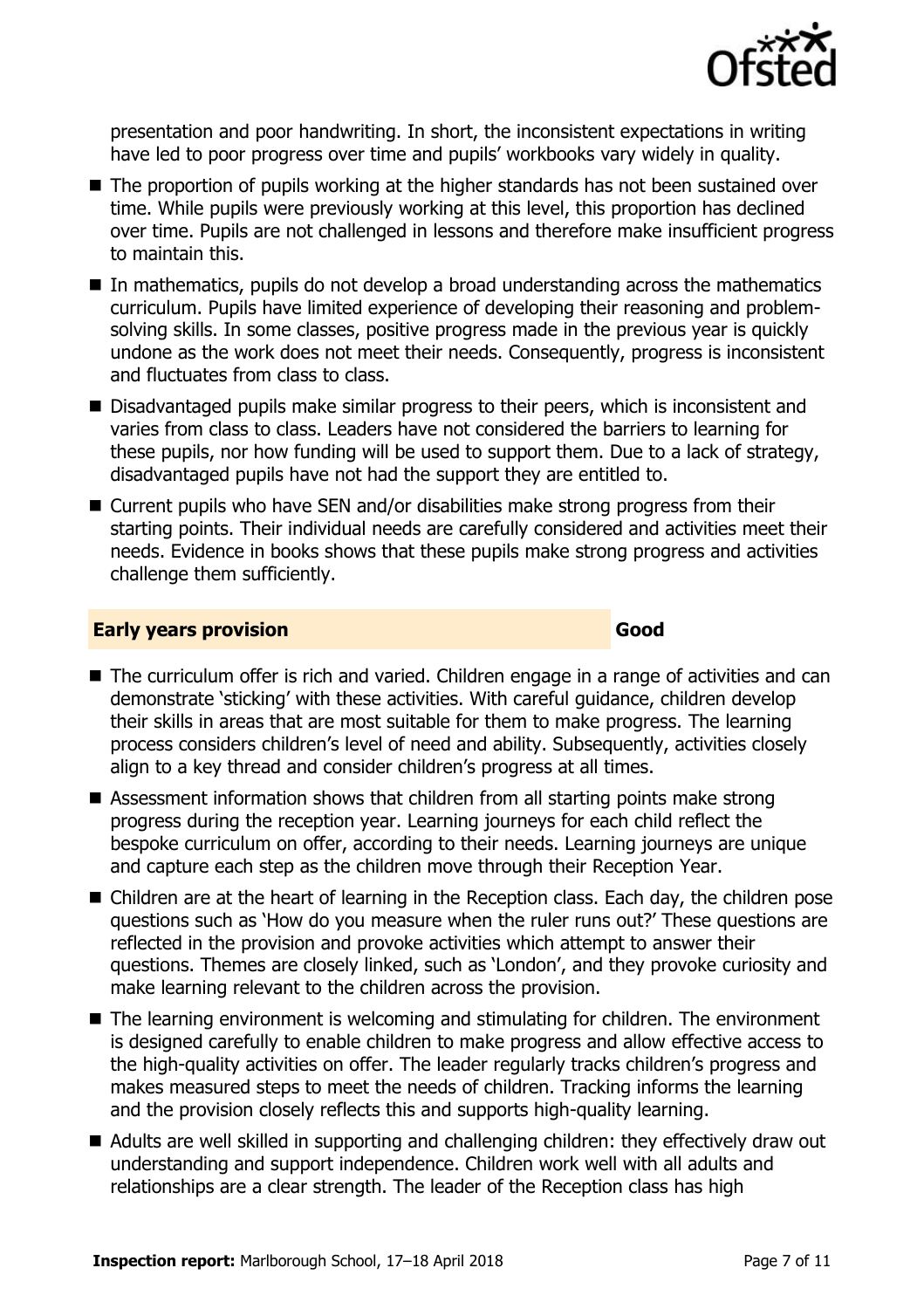

expectations, which are effectively shared across all adults.

- Statutory checks are complete, such as paediatric first aid; and staff-to-pupil ratios are suitable for keeping children safe. Children behave well across the provision: they patiently take turns when participating in activities, consider each other's viewpoints and make conscientious decisions about activities they take part in.
- Leaders engage parents in the learning process as they recognise this as an area which needs development. As a result, parents are welcome into the provision on a daily basis.
- Children in Reception get off to a flying start. Sadly, this is not maintained as they leave the Reception class. While there are transition opportunities for these children as they move into Year 1, they are not precise enough. As a result, some of the learning in key stage 1 is easier than what children have experienced in the Reception Year.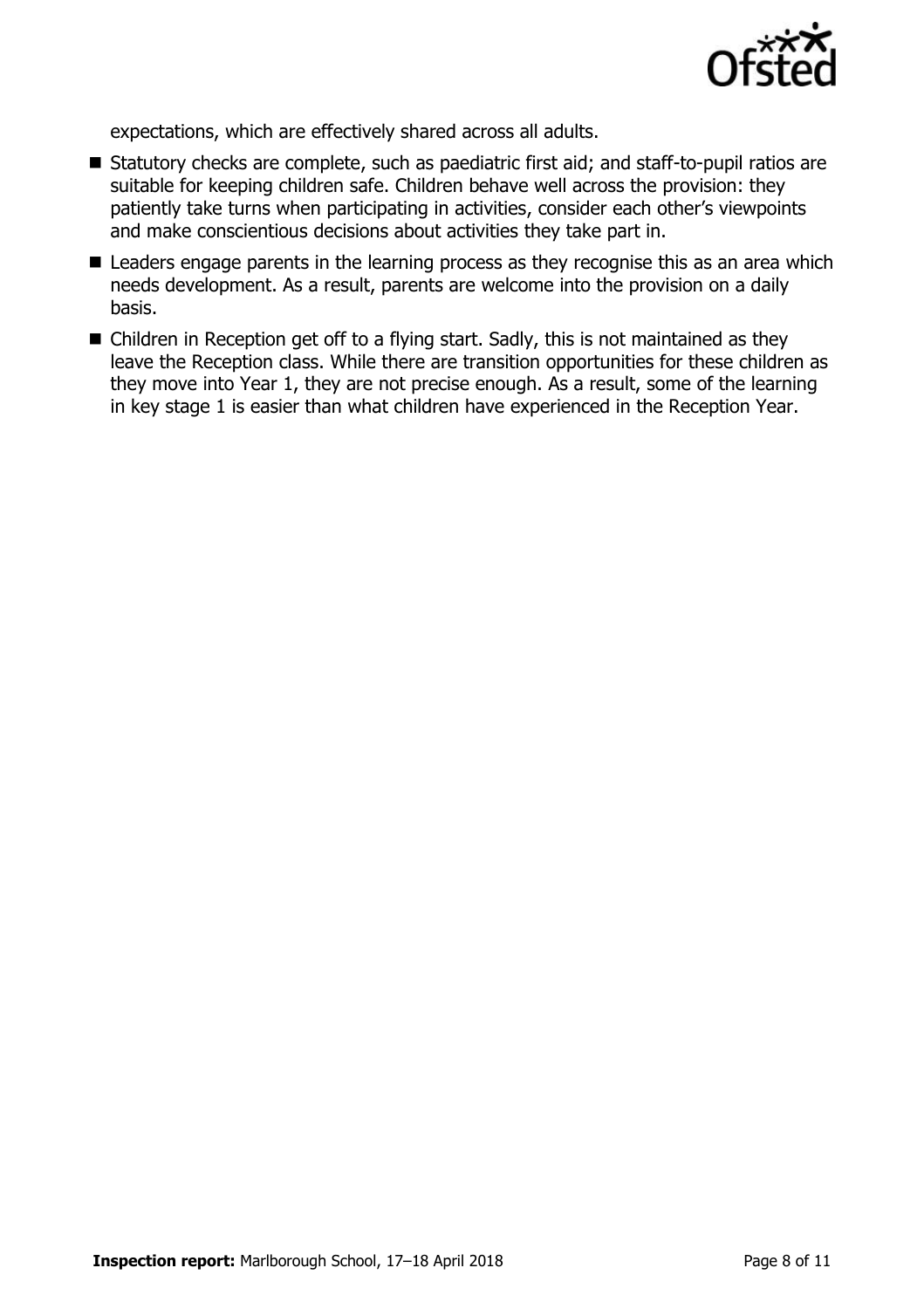

# **School details**

| Unique reference number | 111978   |
|-------------------------|----------|
| Local authority         | Cornwall |
| Inspection number       | 10033168 |

This inspection was carried out under section 8 of the Education Act 2005. The inspection was also deemed a section 5 inspection under the same Act.

| Type of school                      | Primary                          |
|-------------------------------------|----------------------------------|
| School category                     | Maintained                       |
| Age range of pupils                 | $4$ to $11$                      |
| Gender of pupils                    | Mixed                            |
| Number of pupils on the school roll | 217                              |
| Appropriate authority               | The governing body               |
| <b>Chair</b>                        | <b>Helen Turner</b>              |
| <b>Headteacher</b>                  | <b>Richard Gambier</b>           |
| Telephone number                    | 01326 314636                     |
| <b>Website</b>                      | www.marlborough.cornwall.sch.uk  |
| Email address                       | head@marlborough.cornwall.sch.uk |
| Date of previous inspection         | 27-28 March 2014                 |

### **Information about this school**

- The school is a smaller-than-average-sized primary school.
- The school does not meet requirements on the publication of information about the school's safeguarding policy and the school's use of the pupil premium.
- Since the previous inspection, there have been significant changes to teaching staff and the structure of leadership has also changed.
- The school had coasting elements in 2015 and 2016 due to poor progress. The school avoided coasting school status through improved performance in 2017.
- The proportion of pupils who are eligible for support through pupil premium funding has decreased since the last inspection and is below the national average.
- The proportion of pupils identified as requiring SEN support is below national averages.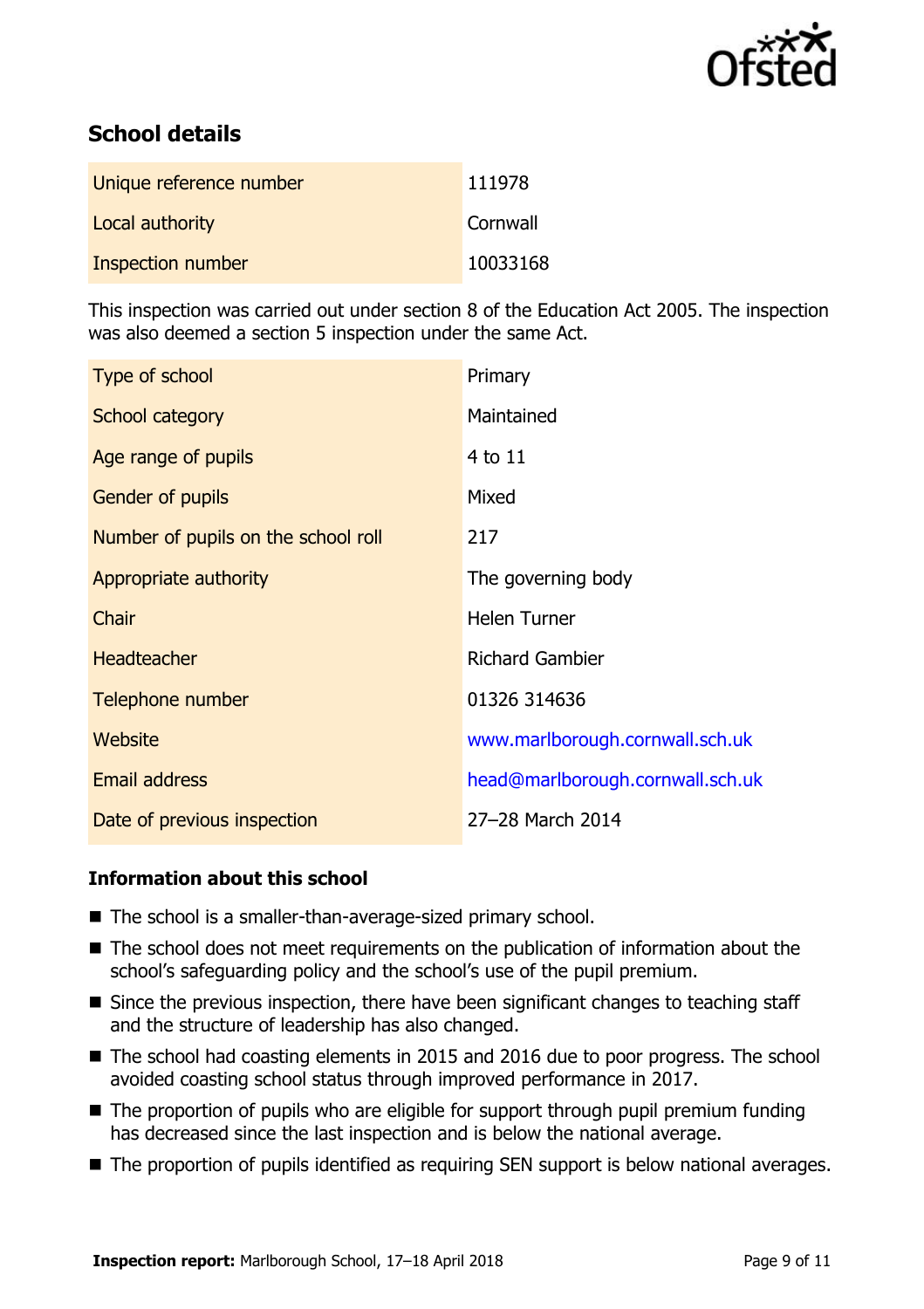

# **Information about this inspection**

- $\blacksquare$  Inspectors met with representatives from the governing body
- Inspectors observed teaching and learning in each class. Inspectors also scrutinised a range of pupils' workbooks from Years 1 to 6.
- **Inspectors met with pupils from key stages 1 and 2.**
- Inspectors took account of the views of 28 parents who responded to Ofsted's online survey, Parent View.
- Inspectors reviewed safeguarding documentation and the school's single central register. Furthermore, inspectors reviewed the school's safeguarding policies, procedures and culture to ascertain whether safeguarding was effective.
- Inspectors considered a range of documentation, including external reviews of school performance, the school's evaluations of its own performance and the current school development plan.

### **Inspection team**

Nathan Kemp, lead inspector **Her Majesty's Inspector** 

**Stephen Lee Her Majesty's Inspector**